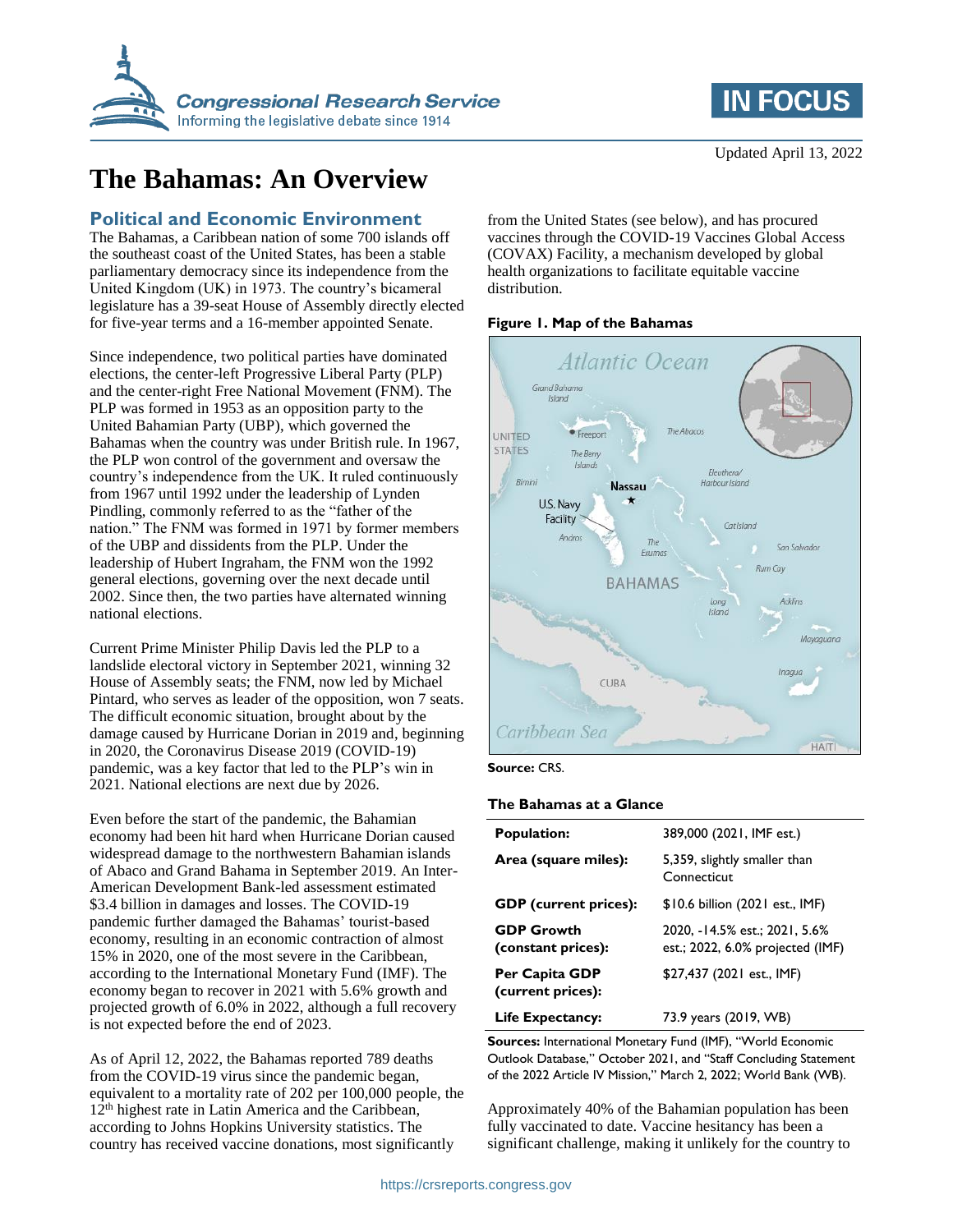reach the World Health Organization's goal of having 70% of a country's population fully vaccinated by mid-2022. Success in vaccinating the population will be a major factor in recovery of the tourism-based economy.

In 2020, the Central Bank of the Bahamas launched a digital currency known as the Sand Dollar, a digital version of the Bahamian dollar, which is pegged one-to-one to the U.S. dollar. The action was taken in the aftermath of Hurricane Dorian as a way of ensuring that citizens have access to needed currency and can receive aid more quickly when banks and ATMS are damaged by natural disasters. According to the IMF, the sand dollar has the potential to help foster financial inclusion and payment system resilience in the event of a natural disaster. The IMF also recommended that the Central Bank maintain careful oversight of the initiative to safeguard financial integrity.

Some 30,000-60,000 Haitians or persons of Haitian descent live in the Bahamas, according to estimates cited in the State Department's *Country Reports on Human Rights Practices for 2021*. The report noted many persons of Haitian origin lived in informal settlements with limited government services, although Haitian children generally had access to education and social services. The report noted that ethnic tensions and inequities persisted.

## **U.S.-Bahamian Relations**

The United States enjoys close economic linkages and cooperative relations with the Bahamas, with the nearest Bahamian island, Bimini, just 45 miles from Florida. A majority of tourists visiting the Bahamas are from the United States, according to the State Department, highlighting the dependency of the tourism sector on U.S. economic conditions. Because the Bahamas has a servicesbased economy, the United States historically has run a large merchandise trade surplus. According to the Commerce Department, U.S. imports from the Bahamas amounted to \$450 million in 2021, whereas U.S. exports totaled \$2.9 billion, with 36% in oil and gas products.

Because the Bahamas is a major transit country for illicit drugs bound for the United States and other markets largely marijuana from Jamaica and cocaine from South America—cooperation on anti-drug efforts has been a central component of bilateral relations. U.S. agencies such as the Coast Guard, the Drug Enforcement Administration (DEA), the Department of Homeland Security's Customs and Border Protection (CBP), and the Department of Defense (DOD)—assist the country in drug interdiction efforts and cooperate closely with the Royal Bahamas Police Force and the Royal Bahamas Defense Force. The Bahamas participates actively in Operation Bahamas, Turks and Caicos (OPBAT), a combined Coast Guard, DEA, and government of Bahamas partnership to combat drug smuggling to and from the Bahamas.

According to the State Department's 2022 *International Narcotics Control Strategy Report* (INCSR), further progress against drug trafficking will significantly depend on Bahamian government efforts to combat corruption, increase extraditions, and strengthen prosecutions. It noted that the United States encourages the Bahamas to invest

resources in its courts to meet caseload demand and increase the speed of judicial operations.

The 2022 INCSR notes that, as an international financial center, the Bahamas is vulnerable to money laundering (financial services accounts for an estimated 20% of the country's gross domestic product). The report noted that the Bahamas enacted legislation in 2020 and 2021 to enhance its anti-money laundering/combating the financing of terrorism (AML/CFT) regime and increased AML resources; it also stated that greater focus is needed on small money transfers and the online gaming sector. In 2020, the multilateral Financial Action Task Force removed the Bahamas from its grey list of countries with deficiencies in their AML standards. In January 2022, the European Union delisted the Bahamas from its AML blacklist.

U.S. bilateral assistance to the Bahamas amounted to \$28.6 million in FY2019 and \$10.3 million in FY2020 from all U.S. agencies (https://foreignassistance.gov/cd/bahamas/, latest full year available). The U.S. Agency for International Development implemented more than twothirds of the FY2019 aid and almost half of the FY2020 assistance to support recovery in the aftermath of Hurricane Dorian. DOD implemented much of the balance, for equipment and training to help increase maritime and border security and improve interdiction capabilities.

Since FY2010, the Bahamas has received support under the Caribbean Basin Security Initiative, a regional program that focuses on advancing citizen security and reducing illicit trafficking. Support has included the purchase and repair of maritime interdiction patrol asses; training and equipment for OPBAT's counternarcotics operations; and technical assistance, equipment, and training to strengthen Bahamian law enforcement institutions.

To date, the United States has donated almost 296,000 COVID-19 vaccine doses to the Bahamas out of a pledged commitment of 379,000. Other COVID-19-related assistance has included the donation of health equipment and Rhode Island National Guard aircraft support for the distribution of COVID-19 vaccine doses to several Bahamian islands.

Among other aspects of bilateral cooperation, CBP maintains preclearance facilities at airports in Nassau and Freeport for those traveling to the United States. In February 2022, the Transportation Security Administration established its expedited security screening process, PreCheck, at the Nassau airport, the first established outside of the United States. The port of Freeport participates in the Container Security Initiative, a CBP-run program that uses a security regime to ensure that all containers that pose a potential risk for terrorism are identified and inspected before they are placed on vessels destined for the United States. The U.S. Navy also operates an underwater research facility, the Atlantic Undersea Test and Evaluation Center (AUTEC), on Andros Island.

**Mark P. Sullivan**, Specialist in Latin American Affairs